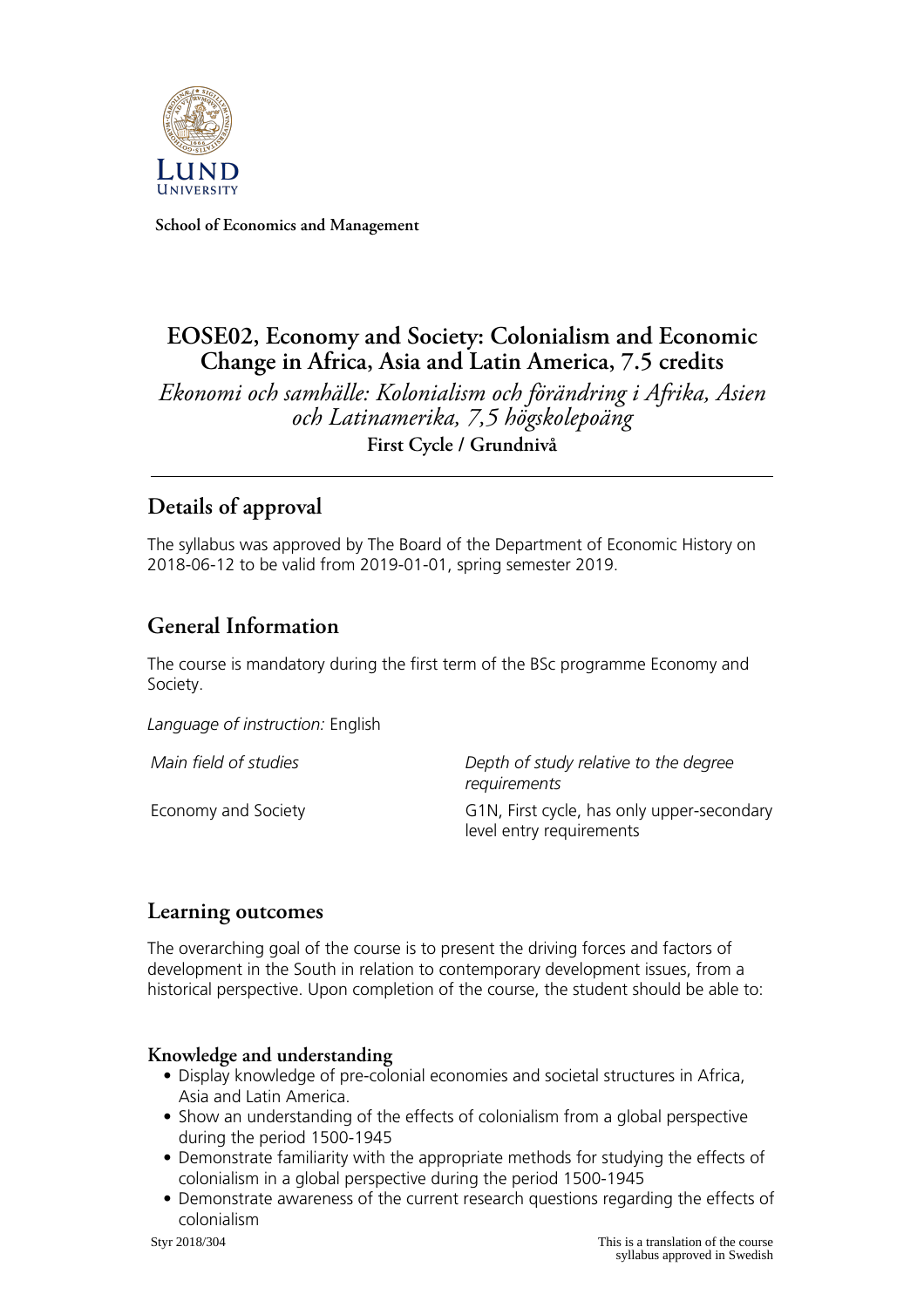#### **Competence and skills**

- Show an ability to search for, collect, evaluate and critically assess relevant information concerning precolonial society
- Show an ability to search for, collect, evaluate and critically assess relevant information for covering the period 1500-1945
- Display an ability to solve problems, in addition to completing course objectives within the timeframe allotted
- Demonstrate an ability to describe and discuss information, problems and solutions in dialogue with alternative groups (in written and oral form)

#### **Judgement and approach**

- Show sufficient knowledge in the study of the effects of colonialism from which to draw conclusions based upon the literature, as well as considering social and ethnic aspects
- Provide insight on the role of knowledge in society and questions regarding responsibility surrounding its use
- Demonstrate an ability to identify further areas of research and to develop their own competences

#### **Course content**

The course considers the roots of contemporary development problems from a long run perspective. Emphasis is placed upon economic change in the south during the period 1500-1945. The course adopts a comparative approach by drawing upon the varying experiences of a number of countries in Africa, Asia and Latin American. Contemporary development issues are placed in the context of historical processes such as imperialism, independence movements, nation building, the unique course of transformation, in addition to analysing conditions linked with advances or obstructions to economic development.

This course is set from a southern perspective where the colonised are seen not only as victims, but active participants in the process, taking pre-colonial societal structures into account. The course examines national, regional and local development processes from a long run institutional perspective. In this context, special attention is afforded to income distribution patterns and gender aspects. The course also encompasses diversification within and outside of agriculture, cross border migration and urbanisation processes as well as the global division of labour.

### **Course design**

Learning and instruction will be provided through lectures, seminars and group work.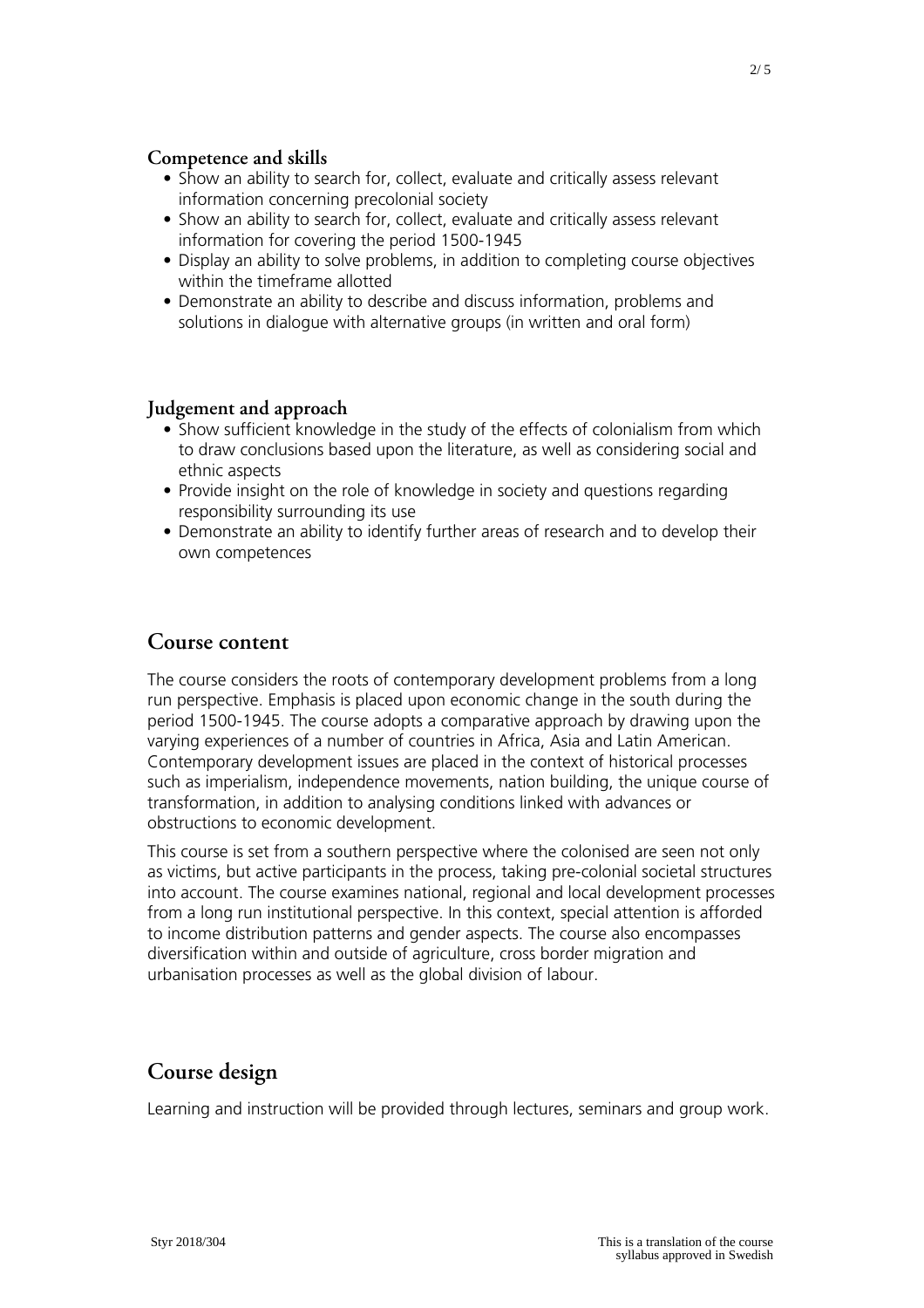#### **Assessment**

Examination takes the form of individual written assignments, via written exams, seminar presentations and discussions. Examination may draw on teaching as well as the course literature.

The University views plagiarism very seriously, and will take disciplinary actions against students for any kind of attempted malpractice in examinations and assessments. Plagiarism is considered to be a very serious academic offence. The penalty that may be imposed for this, and other unauthorized behavior in examinations or assessments, includes suspension from the University. The standard suspension period is six weeks.

The examiner, in consultation with Disability Support Services, may deviate from the regular form of examination in order to provide a permanently disabled student with a form of examination equivalent to that of a student without a disability.

*Subcourses that are part of this course can be found in an appendix at the end of this document.*

### **Grades**

Marking scale: Fail, E, D, C, B, A.

At the School of Economics and Management grades are awarded in accordance with a criterion-based grading scale UA:

- A: Excellent
- B: Very good
- C: Good
- D: Satisfactory
- E: Sufficient
- U: Fail

#### **Grade** (Definition). Characteristic

**A** (Excellent). A distinguished result that is excellent with regard to theoretical depth, practical relevance, analytical ability and independent thought.

**B** (Very good). A very good result with regard to theoretical depth, practical relevance, analytical ability and independent thought.

**C** (Good). The result is of a good standard with regard to theoretical depth, practical relevance, analytical ability and independent thought and lives up to expectations.

**D** (Satisfactory). The result is of a satisfactory standard with regard to theoretical depth, practical relevance, analytical ability and independent thought.

**E** (Sufficient). The result satisfies the minimum requirements with regard to theoretical depth, practical relevance, analytical ability and independent thought, but not more.

**F** (Fail). The result does not meet the minimum requirements with regard to theoretical depth, practical relevance, analytical ability and independent thought.

To pass the course, the students must have been awarded the grade of E or higher.

Students who do not obtain grades A-E on their written class room exam will be offered opportunities to retake the exam in which case the student will be assessed according to regular procedure. In the case of home exams that are handed in after the set deadline the teacher can: a) hand out a new exam which will be assessed according to regular procedure, b) may penalize the student by handing out a lower grade on the assignment in question unless the student can demonstrate special circumstances for the delay.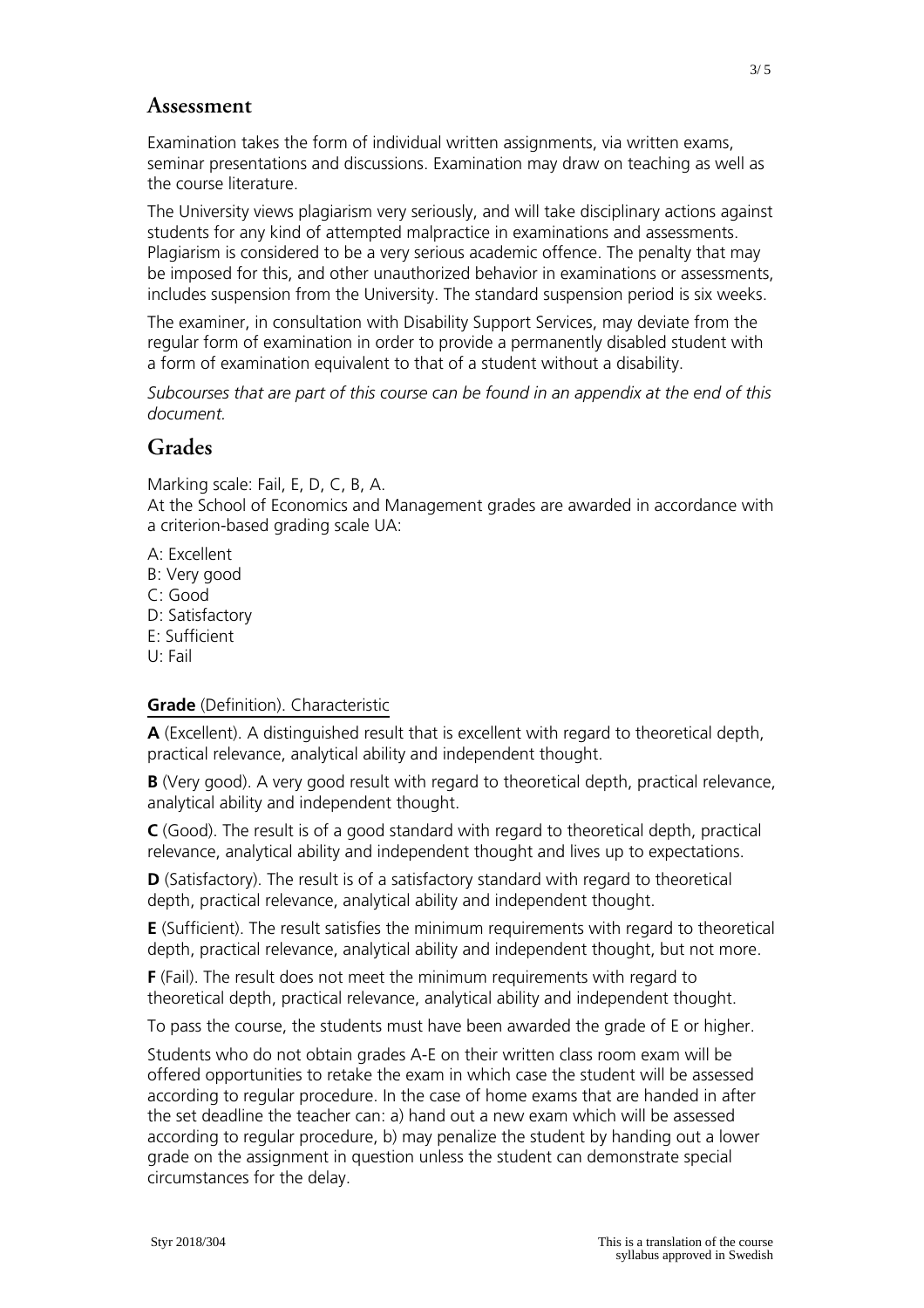# **Entry requirements**

General requirements for university studies in Sweden

# **Further information**

Students accepted for BSc programme Economy and Society qualify for this course.